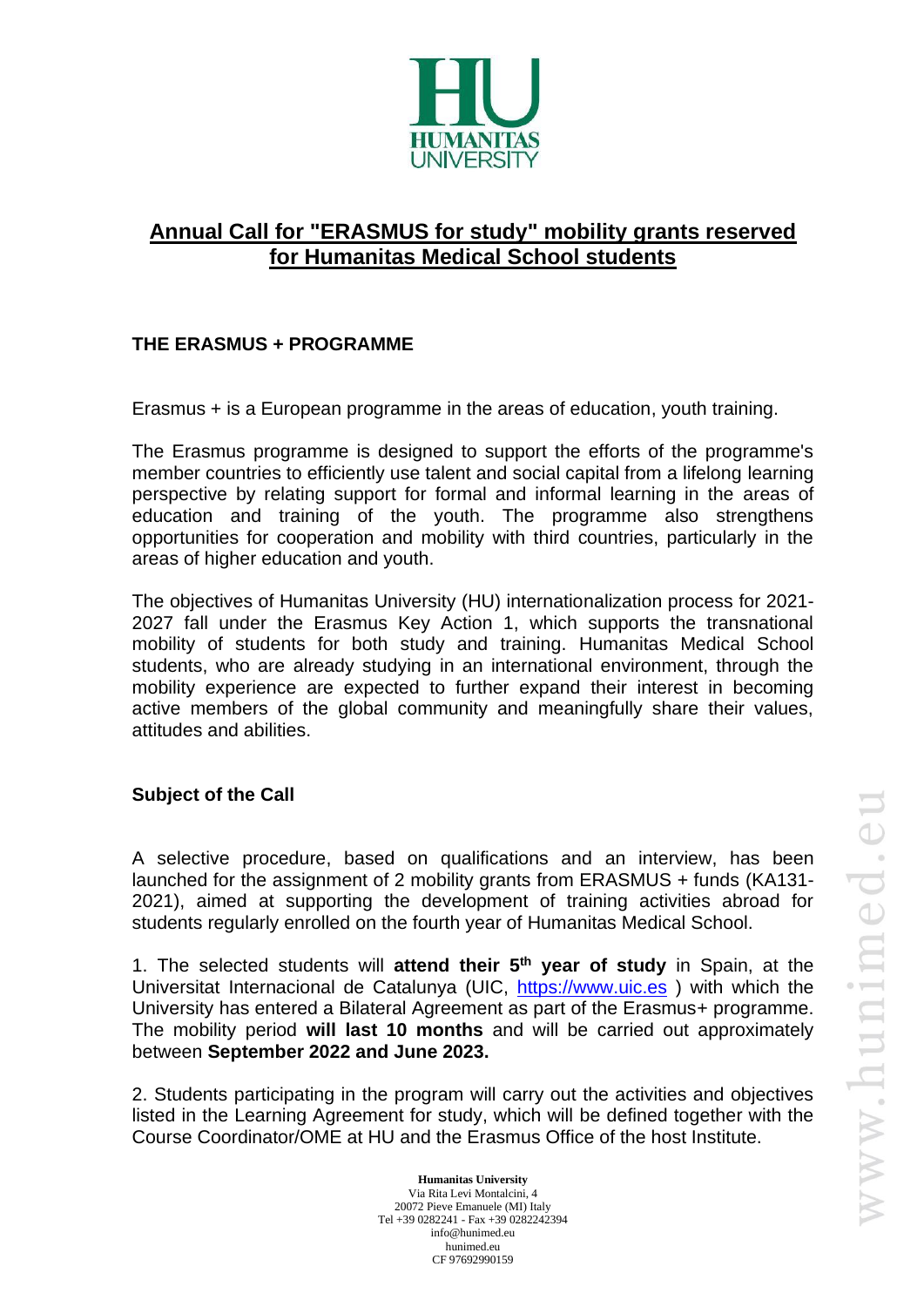

Completed exams and associated ECTS/CFU will be recognized upon returning from the mobility programme, based on the Transcript of Records provided to the student by the host institution.

3. In addition, the students will be able to take optional (elective) courses available at the host University, which will be considered within the extracurricular activities included in the student's curriculum. These activities will be listed in the Learning Agreement and will be recorded, if successfully completed, in the Diploma Supplement.

4. Erasmus + mobility students are given the opportunity to carry out part of the "tirocinio pratico-valutativo abilitante ai fini dell'Esame di Stato" (TA)<sup>1</sup> at the host institution (with the exception of the clinical training placement with a General Practitioner, which must be carried out in Italy). This option is subject to the availability of the medical and surgical departments at the host University. In case the student is not able to carry out the TA during the Erasmus mobility period, the student must complete it upon returning to Italy (during the summer or during the 6th year).

5. The fulfillment of the study programme abroad allows the student to achieve a number of credits corresponding to those that he/she would achieve at HU (approximately 60 ECTS / CFU for the entire academic year) The Erasmus student must achieve at least 70% of the credits indicated in the final version of the approved Learning Agreement. At the end of the mobility, the student is required to update his/her Transcript of Records, starting the recognition procedures for all credits acquired abroad. Further information on how to draw up a Learning Agreement and credit recognition procedures will be provided during the selection.

6. The courses indicated below are not available at the host university, thus, students will be required to complete them in their sixth year, further details will be agreed on with the relevant office.

- Biostatistics (1CFU), part of Patient Management
- Communication Skills (1 CFU)
- Neuropharmacology (3CFU)

7. Erasmus grants are intended only as a contribution to additional mobility costs, such as travel expenses and a higher cost of living in the host country and are not intended to cover the full cost of studying abroad. The monthly amount of the EU contribution is determined by the National Erasmus Agency, and for the academic year 2022/2023 it will be calculated, depending on the cost of living of the destination country. However, the actual payment of the grants will be subject to the availability of funds from the European Commission.

<sup>1</sup> *Undergraduate assessed clinical training in order to obtain a licence to practise the Medical Profession;*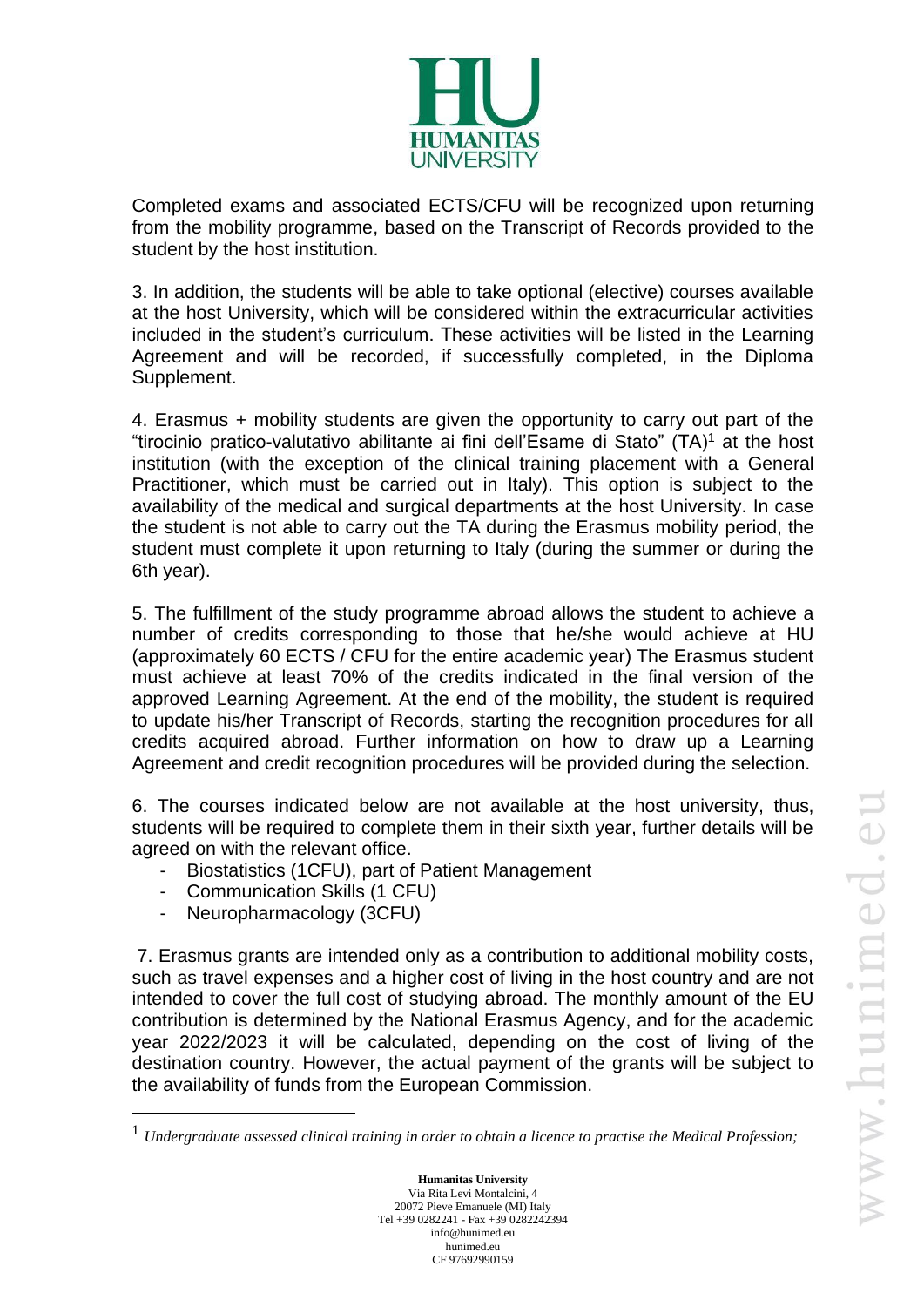

#### **Who can participate?**

Humanitas University students with European or non-European citizenship and who are regularly enrolled on the 4th year of Humanitas Medical School are admitted to the selection procedure.

Moreover, to be eligible for an Erasmus+ mobility grant, the students should meet the following requirements:

- 1. Students should not have already completed a mobility programme of more than 12 months under the Erasmus + Programme during their current study cycle. Mobility for study and/ or traineeship purposes is included in the calculation of the 12 months.
- 2. Students cannot receive other European Union-funded grants at the same time.

Furthermore, the mobility of the selected students is bound by the following requirements, to be completed by the departure date:

- a) At least a B2 level of Spanish (Castellano), according to the European Common European Framework of Reference (CEFR), as required by the Host Institution
- b) Have completed all the exams of the 4th year (prerequisite to carry out the "tirocinio abilitante").

During their stay abroad, students are considered enrolled at the host university, which does not require them to pay any kind of tuition fee or contribution. It is understood that students must pay the Fees and Contributions of the 2022/2023 Academic Year to Humanitas University.

Students must check whether the host university requires a Certificates of Good Health, vaccinations, or recognized language proficiency certificates (IELTS, TOEFL, DALF, according to the European Common European Framework of Reference (CEFR) B1, B2, C1, etc.).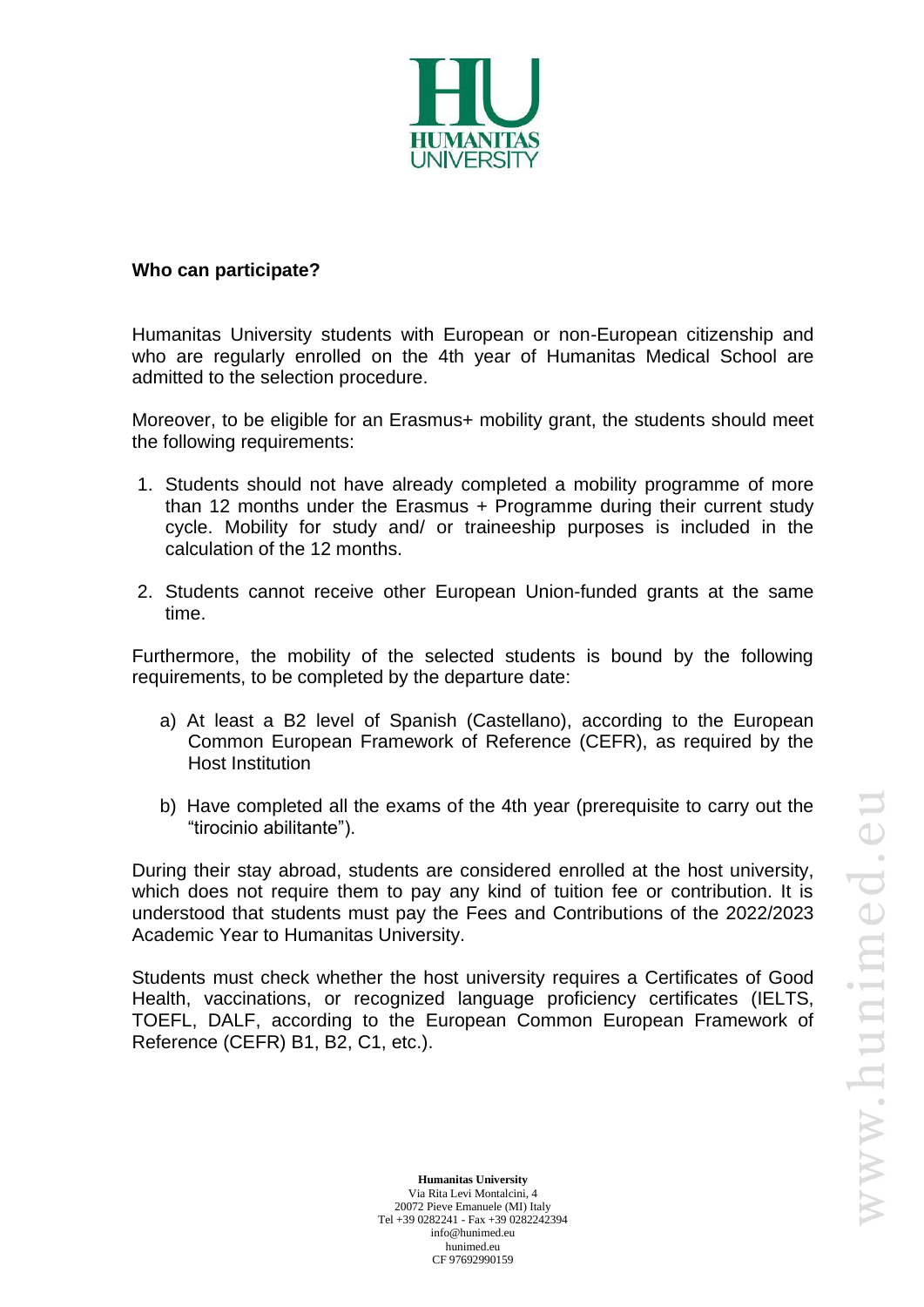

#### **Application procedure**

Applications must be submitted through the online form **no later than March 27 th 2022** [www.hunimed.eu/medicine-and-surgery-erasmus-study-form-2022/](http://www.hunimed.eu/medicine-and-surgery-erasmus-study-form-2022/)

The application must include the candidate's institutional e-mail address and a telephone number to be used for communication related to the selection procedures. Any variation of such data must be promptly communicated to the person in charge of the procedure. The application should contain the following documentation:

- 1. participation form (Annex A), duly completed and signed.
- 2. exams transcript from My portal, containing the list of exams taken with marks and number of credits
- 3. curriculum vitae, in European format;
- 4. motivational letter.
- 5. photocopy of an identity document (JPEG, BMP, or PNG file max. size 2MB).
- 6. optional documentation: the student may send other documents useful for the evaluation, such as: language certificates, certificates of training and study abroad (including previous Erasmus mobility programmes), involvement in internationalization experiences.

The University reserves the right to carry out appropriate checks on the authenticity of the content of the declarations made or to request additional documentation.

The University assumes no responsibility for cases of non-delivery or late delivery of applications due to telematic errors, to third parties, unforeseeable circumstances or force majeure.

#### **Selection Procedure**

1. The selection is based on the career track and an interview. The work of the Commission and the candidate interviews can also take place electronically.

2. Applications will be evaluated by a specific Commission considering the following criteria:

- a) number of exams completed by the date of submission of the application;
- b) weighted average of marks and credits acquired;
- c) motivation;
- d) language skills in Spanish and/or other foreign languages.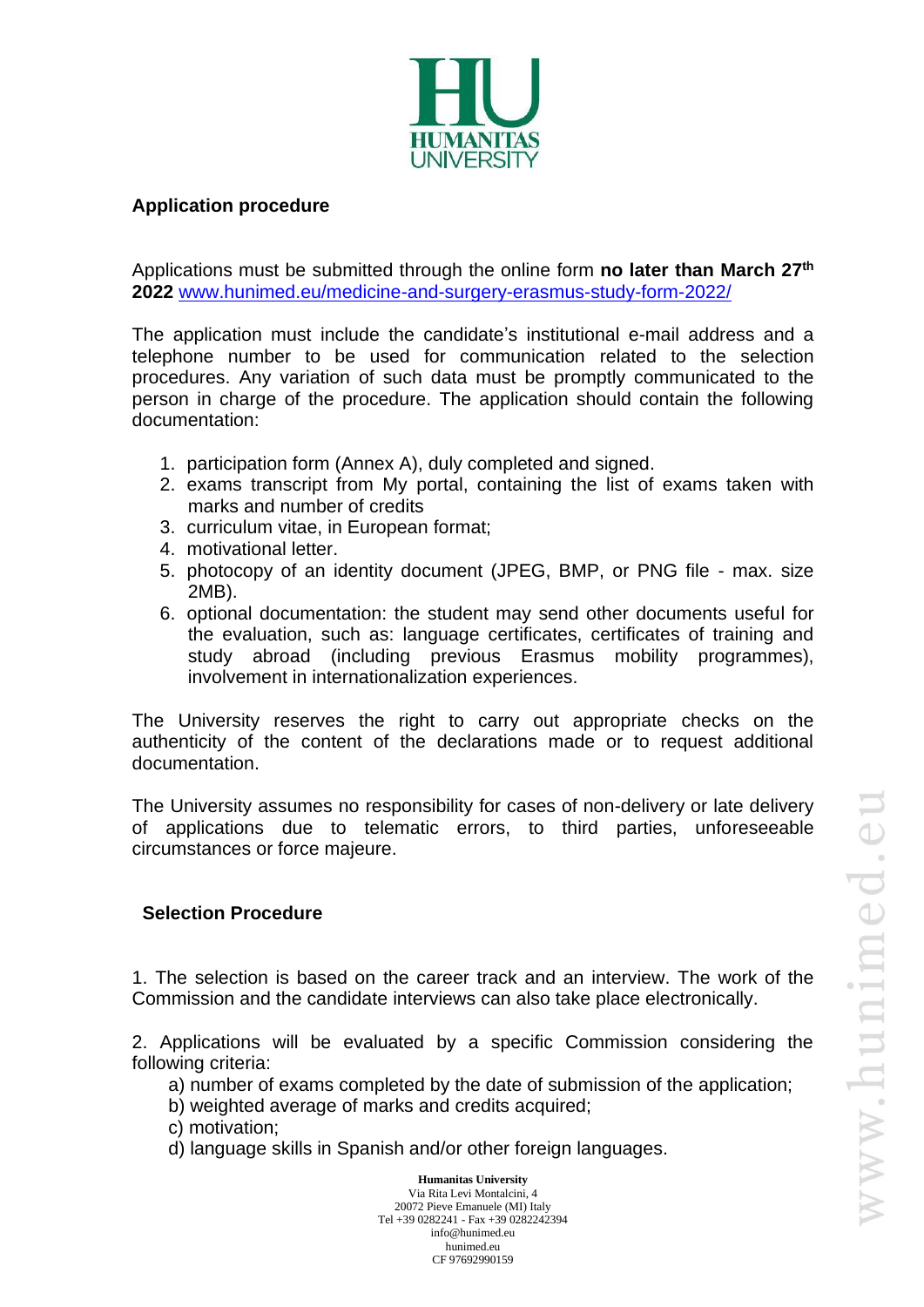

 c) in the event of equal scores between applicants, priority will be given to the student who has not already performed a mobility programme abroad.

After the evaluation of the candidates' career tracks based on documents provided during the application, the shortlist of candidates admitted to the interview will be published on the Learning Management System student portal and on the University website, no later than **March 30th 2022**. The motivational interview will take place on April 1<sup>st</sup>, in room 14, Building A, on the Campus, either in person or via TEAMS. Interview times will be communicated to the candidates.

The final results of the selection will be announced by **April 8 th 2022**.

## **Award of the Erasmus+ mobility grant**

- 1. The grant is awarded by signing a mobility agreement which shows:
- a) the Host University where the mobility period will be spent;
- b) the programme of activities to be carried out during the mobility period (learning agreement, which will be agreed on with the coordinator of the course/OME at HU and countersigned by the host Institution);
- c) the amount of the scholarship and the methods of its disbursement.
- d) proof of insurance coverage against accidents;
- e) the length of the mobility period abroad.

2. The mobility grant is paid in two installments. The first installment is paid before departure for the mobility period. The second installment is paid at the end of the mobility period, upon delivery of the documentation certifying the completion of the activities provided for in the learning agreement, (see point 3) and the completion of the experience evaluation questionnaire (Participant report).

3. For the recognition of the activities carried out during the mobility period, students should provide the Erasmus office with the Transcript of records from the host University, certifying the achieved activities, and the Certificate of Stay (showing the start and end date of the mobility period) no later than 2 weeks after the end of the mobility.

#### **Students with disabilities**

In order to allow wider participation in the Erasmus + Programme also by students with disabilities, the National Agency can award an extra amount for the mobility grant to each mobility student.